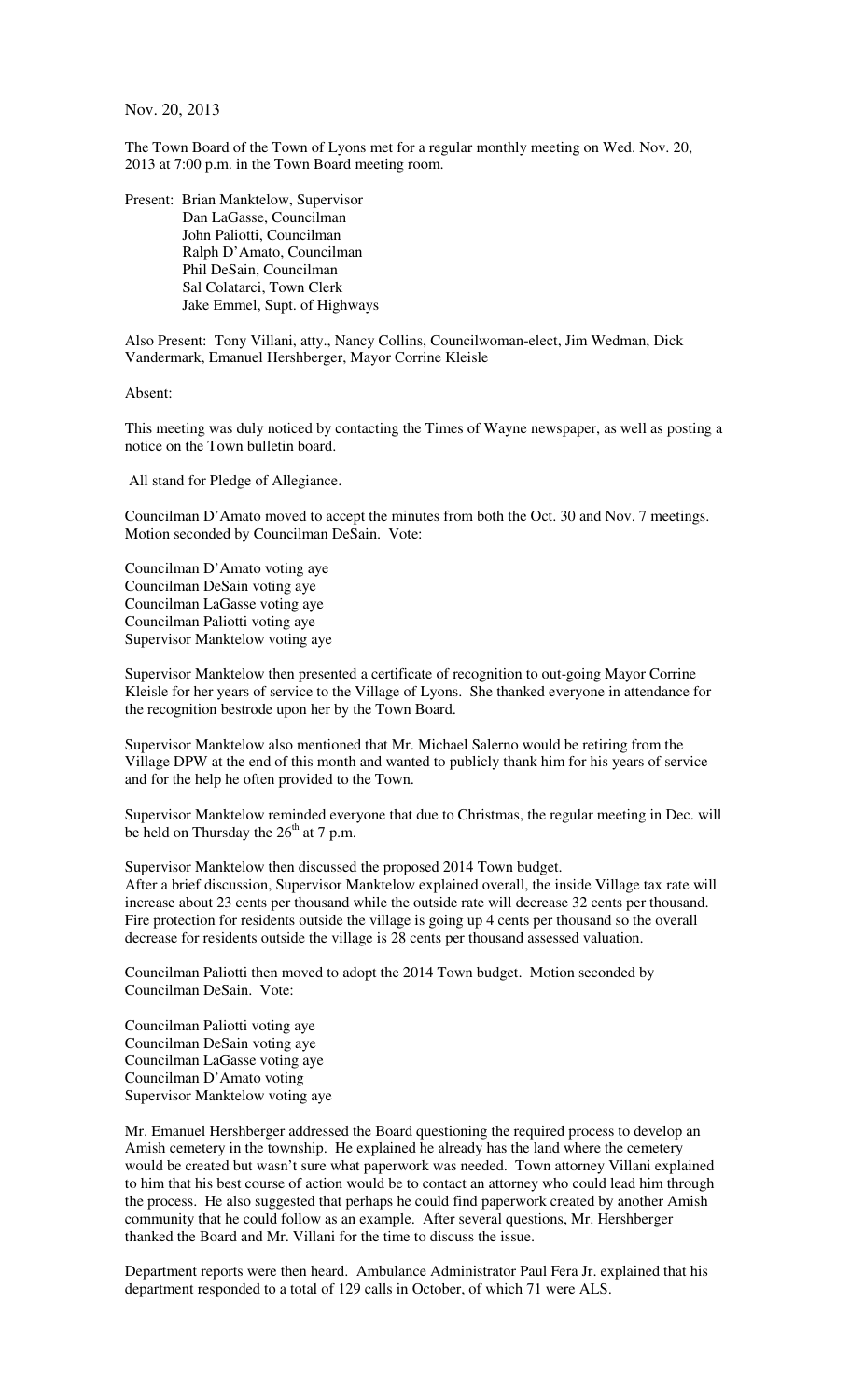Highway Supt. Jake Emmel reported that he had 300 ton of salt drawn into the salt shed for use this winter, several of the trucks have had various repair work done to them, and informed the Board that he had received a price of \$5700.00 for an installed Dickey Jon to be placed on one of the Town trucks. After a discussion, Councilman DeSain moved to allow the purchase at the \$5700.00 installed price. Motion seconded by Councilman D'Amato. Vote:

Councilman DeSain voting aye Councilman D'Amato voting aye Councilman Paliotti voting aye Councilman LaGasse voting aye Supervisor Manktelow voting aye

The Board then discussed the purchase of a new tractor and roadside mower for the Highway Dept. Councilman DeSain moved to allow Highway Supt. Emmel to bid out the equipment as there are none available on State contract, and to allow the new "piggybacking" by political subdivisions of both pieces of equipment,. Motion seconded by Councilman LaGasse. Vote:

Councilman DeSain voting aye Councilman LaGasse voting aye Councilman D'Amato voting aye Councilman Paliotti voting aye Supervisor Manktelow voting aye

\*Piggybacking offers local governments an alternative to conducting their own bidding process that could reduce costs by offering this new procurement option.

Councilman LaGasse then moved to approve payment of General Fund vouchers #415 through #454 totaling \$32,969.52 And Highway Fund vouchers #217 through #236 totaling \$31,200.16 Motion seconded by Councilman DeSain. Vote:

Councilman LaGasse voting aye Councilman DeSain voting aye Councilman D'Amato voting aye Councilman Paliotti voting aye Supervisor Manktelow voting aye

Councilman Paliotti then moved to allow the Town Supervisor to sign the annual snow and ice contract with the County of Wayne. Motion seconded by Councilman LaGasse. Vote:

Councilman Paliotti voting aye Councilman LaGasse voting aye Councilman D'Amato voting aye Councilman DeSain voting aye Supervisor Manktelow voting aye

Pursuant to the provisions of Section 284 of the Highway Law, Councilman DeSain moved that the monies levied and collected for the repair and improvements of the highways; and received from the State for the repair and improvements of Highways, shall be expended on Ackerman Rd. and leading to intersection of Pilgrimport Rd., a distance of .91 miles with no more than \$62,261.00 to be spent on the project,; and at Dunn Rd to Paliotti Parkway, and no more than \$42,169.00 be spent on that project. And that \$177,944.00 be expended for General Repairs of 48.78 miles of Town roads. Motion seconded by Councilman D'Amato. Vote:

Councilman DeSain voting aye Councilman D'Amato voting aye Councilman LaGasse voting aye Councilman Paliotti voting aye Supervisor Manktelow voting aye

In addition, a detailed list of the roads to be oiled and stoned and a list of projects to paid for by CHIPS funds was provided as an addendum to the 284 form.

Mayor Kleisle also informed Supervisor Manktelow that the Village would be able to come up with half of the Dunn Rd. cost (about \$21,000.00) as some of that road is in the Village.

Supervisor Manktelow then announced that the mayor has received a letter of resignation from Mr. Harry Aunkst as a member and chairman of the Joint Village Town Planning Board.